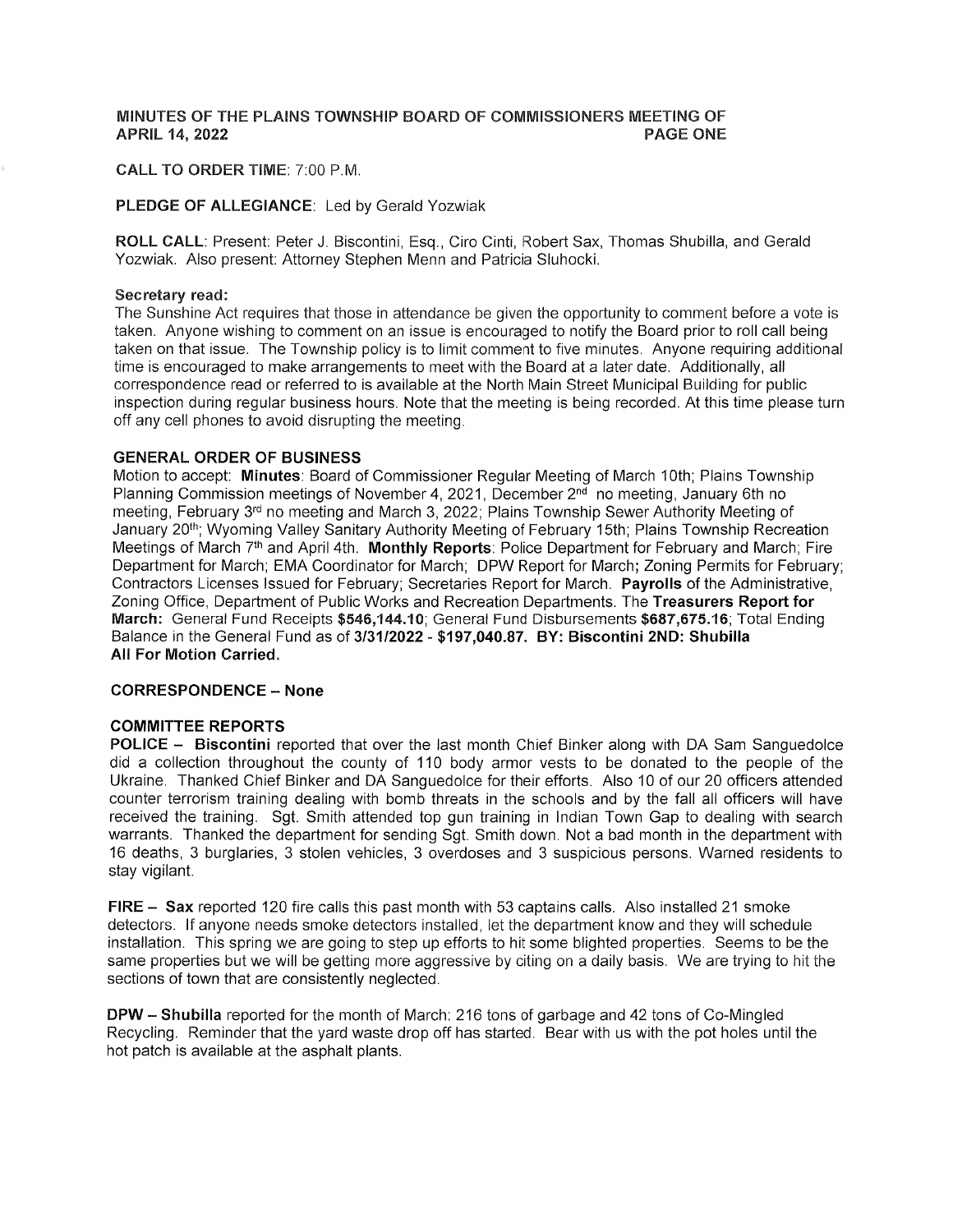# AGENDA OF THE PLAINS TOWNSHIP BOARD OF COMMISSIONERS MEETING OF APRIL 14. 2022 **APRIL 14, 2022**

RECREATION - Cinti reported that the pavilion letters have gone out. Some dates are still available. Roof on the concession stand at the football field was just replaced. There was some damage. Concession stand roof in the pit was also fixed. All fields are basically being used now.

**CHAIRMAN MESSAGE - Yozwiak** mentioned that the asphalt plants are supposed to be open next week. They are putting cold patch down but that doesn't really stay in place. April is highway workers month. As you see these workers around, be aware for their safety and slow down. Monday, April 18<sup>th</sup> is line workers appreciation day. After a tornado or big storm, they come out to restore your utilities. There are 327 million people in the United States and there are only 12,000 FBI agents. Referring the incident that happened in New York yesterday, they can't be everywhere

# OLÞ BUSINESS - None

# NEW BUSINESS

Motion to authorize payment of the General Fund Bills consisting of the Utility Bills \$24,194.81; Regular Bills \$117,359.74; Total \$141,554.55. BY: Cinti 2ND: Sax For: Biscontini, Cinti, abstain only from Assured Partners bill because of business relations, Sax, Shubilla, Yozwiak. Motion Carried.

Motion to authorize the engineer to prepare and advertise the Fox Hill Firehouse No. 2 HVAC and Building Renovation Project. BY: Shubilla 2ND: Biscontini All For Motion Carried.

Motion to ratify the authorization of the Chairman to apply for two LSA grants for equipment in the fire and DPW departments that were due 3/1512022. BY: Sax 2ND: Cinti All For Motion Carried.

Motion to purchase a 2011 Chevrolet Silverado from the WVSA at a cost of \$10,250.00 for the recreation department. BY: Cinti 2ND; Shubilla All For Motion Carried.

Motion to authorize raises and benefits to the following non-union employees' effective payroll of May 6<sup>th</sup> as follows: Pat Delesandro and Patty Neishel 3%. Justin Reiser, Matthew Westawski and Nathan Mattey to \$12.00 per hour and extra paid floating holiday for Nathan Mattey with notification to supervisor Jeff Gustinucci. A \$150 clothing allowance for all three, no carry over and need to spent by December <sup>31</sup>, 2022. BY:. Biscontini 2ND: Sax All For Motion Carried.

#### SOLICITORS REPORT

Motion to ratify the adoption of a resolution authorizing application for Local Share Account Funding for Costar New DPW Pick-Up and Dump Truck Project in the amount of \$158,254.00. BY: Shubilla 2ND: Cinti All For Motion Carried.

Motion to ratify the adoption of a resolution authorizing application for Local Share Account Funding for Costar New Fire Truck Pumper Project in the amount of \$629,300.00. BY: Sax 2ND: Biscontini All For Motion Carried. Noted by Menn that this is just requesting funding for these projects. Yozwiak there was a statewide grant application due March  $15<sup>th</sup>$ .

Motion to adopt a resolution and authorize execution of promulgation page of the revised Emergency Operations Plan. BY: Cinti 2ND: Shubilla All For Motion Carried.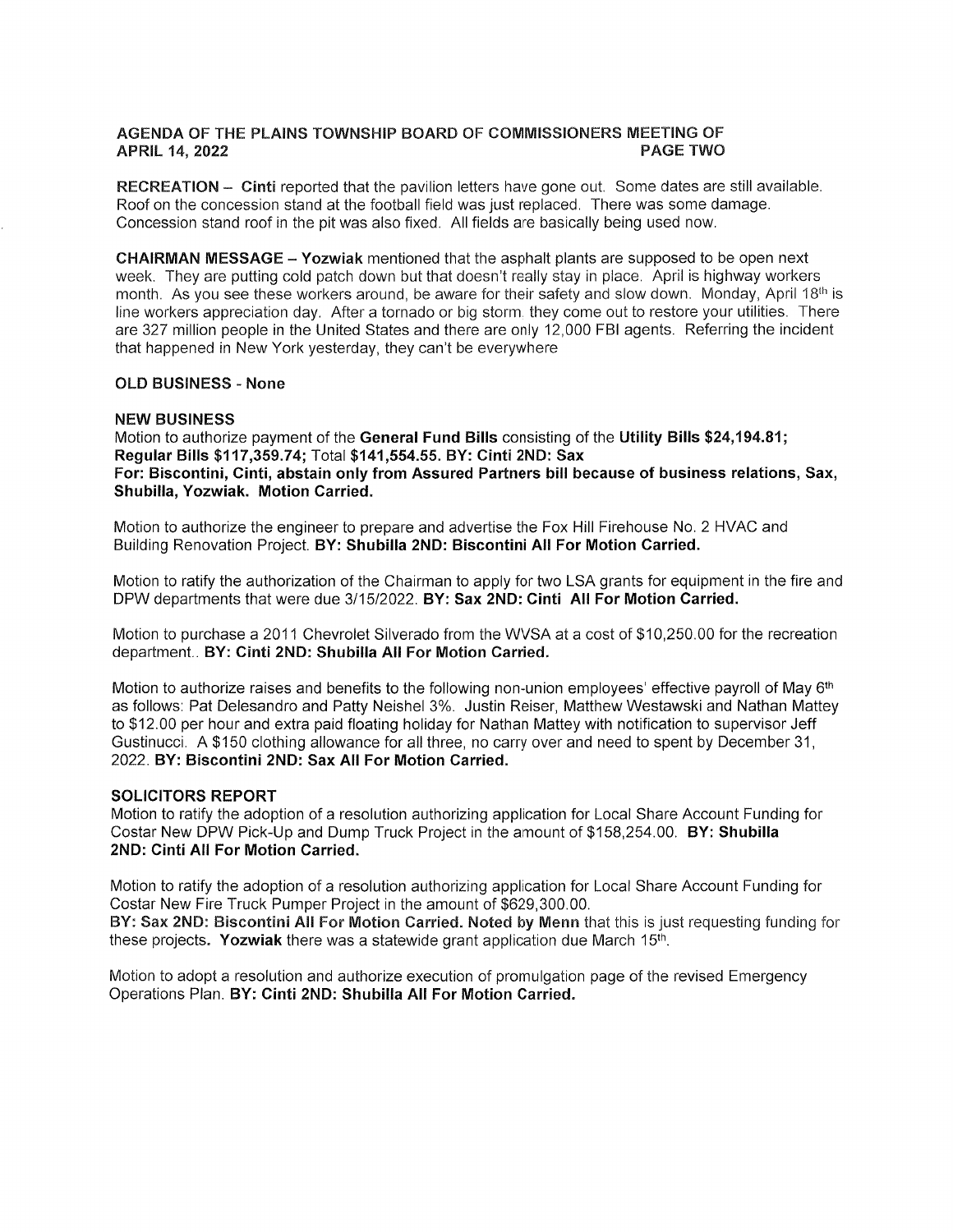#### MINUTES OF THE PLAINS TOWNSHIP BOARD OF COMMISSIONERS MEETING OF **APRIL 14, 2022 PAGE THREE**

Motion to authorize the execution of an amendment to Intergovernmental Cooperation Agreement regarding the New High School Project in Plains Township by and between certain Pennsylvania political subdivisions. Menn in this case Wilkes-Barre Area School District and Plains Township. BY: Biscontini 2ND: Sax For: Biscontini, Sax, Shubilla, Yozwiak. Abstain: Cinti because he is a coach for Wilkes-Barre Area School District. Motion Carried.

Motion to authorize the execution of a DEP Sewerage Planning Exemption Mailer submitted by Plains Township Dollar General. BY: Shubilla 2ND: Cinti For: Biscontini, Cinti, Shubilla, Yozwiak. Abstain: Sax because of employment. Motion Carried.

Motion to extend the Police and Fire Civil Service Entry Level and Promotional Lists to June 30, 2023. BY: Sax 2ND: Biscontini All For Motion Carried.

Motion to adopt a resolution for the placement of No Parking Here to Corner signs on Charles Street at the intersection of Maffett Street and also to post No tractor trailer signs on Charles Street authorizing DPW to install. BY: Biscontini 2ND: Shubilla All For Motion Carried.

Motion to promote Jarrod Million as Fire Captain/Inspector effective April 16, 2022. BY: Sax 2ND: Cinti **All For Motion Carried.** 

Motion to promote Curt Nocera as Fire Captain/Inspector effective April 16, 2022. BY: Cinti 2ND: Sax Tom Kubusky from the audience asked how many inspectors do you have currently and do you have any open positions? Yozwiak and Cinti answered four presently. Charlie Krommes retired. Sax noted that the deputy is serving as a captain on one of the squads. So he will step out of that now. There will be four Captains, Deputy and Chief. All For Motion Carried.

ANNOUNCEMENTS by Yozwiak: The next regular meeting of the Board of Commissioners will be held May 12, 2022 at 7:00 P.M. The Administrative and Zoning Offices will be closed on Friday, April 15<sup>th</sup> and the DPW will be closed on Monday, April 18th all in observance of the Easter holiday. Residents with Monday garbage collection will have their garbage picked-up on Tuesday, April 19th. All other schedules will remain the same. Board wishes everyone a Happy Easter and there will be recycling tomorrow.

# **TAXPAYERS**

Steve Grezdzinski - Met with Karen and she filled me in and just here for a follow-up on his issue with the business at rear Martin Street. He appreciates the action taken. There are two other residents here that are having the same issue with this business.

Karen Myers - Lives at 29 Martin Street complaining about noise, smell from the triaxles in the back. Has health issues and under doctor's care for her lungs. The house was shaking because of the noise. It's residential not commercial anymore. It used to be commercial when Jack Kozik had it with the bottling company. Can't deal with the noise and smell. Sax asked if the same amount of trucks are still there. Grezdzinski was not sure. Last time there were four now it looks like maybe six trucks.

Alan Savage - Lives at 53 Martin Street helps out at the church food pantry. The people pick the food up in the back of the church and some of there workers give the people a hard time about using the road behind the church which he understands they do not own. They are also dumping on PAV property which they had a surveyed.